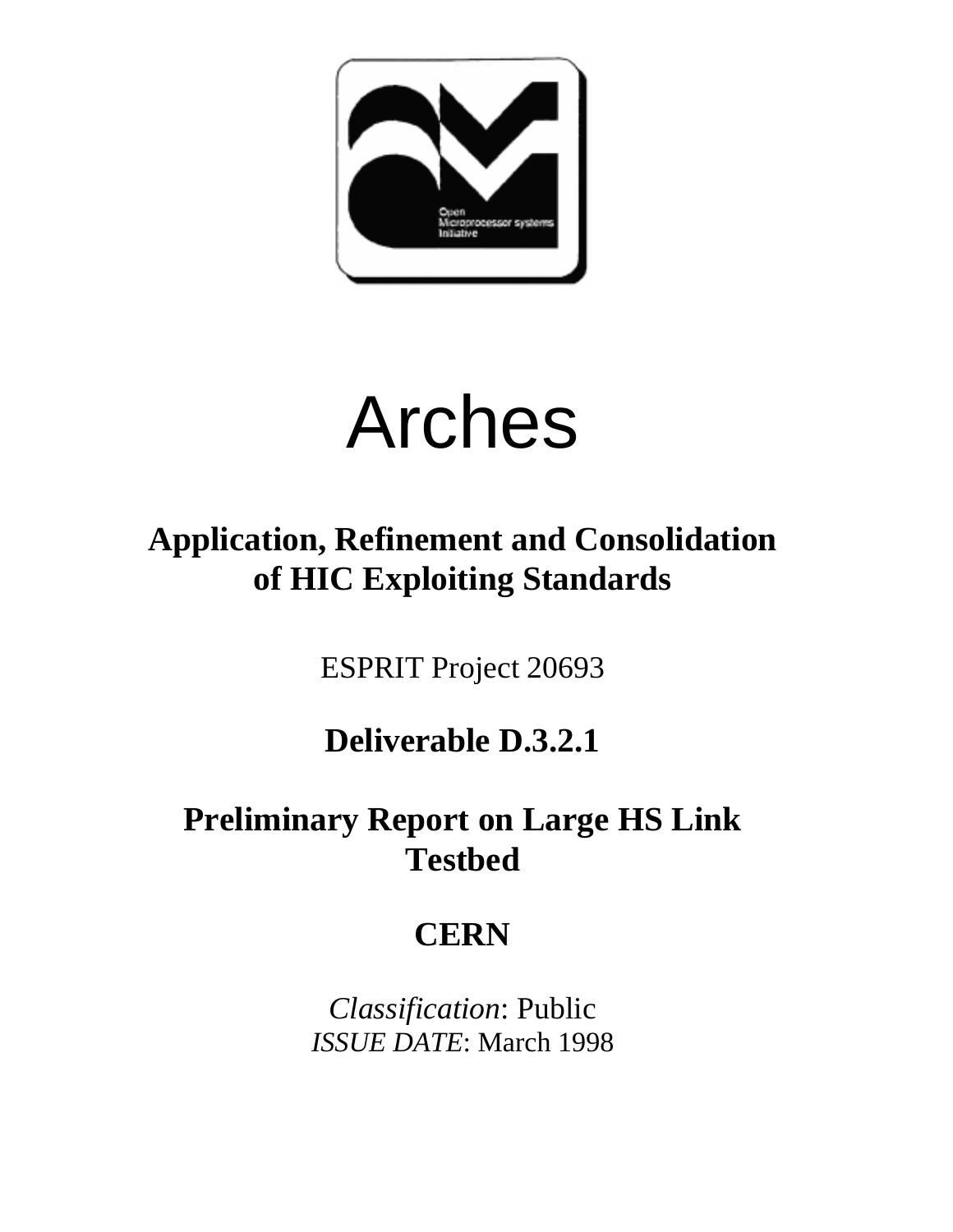### **D 3.2.1 Preliminary Report on large HS link Testbed**

#### **Overview**

It took some time to reach the planned level of effort on this task. By mid '97 however this level was reached and even exceeded in order to keep to the promised delivery delays.

We believe that the plan or work is now well on course and foresee no problems for the future.

Work on testing the HS link components is well advanced and a number of small problems have been identified and reported back to the design and fabrication personnel concerned.

At this point in time however there have still not been any systematic studies of even small configurations of HS components running at the rated speeds or under saturation conditions.

Given the increasing pressure of time to market combined with the reticence of third party companies to commit to untested technology it becomes increasingly urgent for this testbed to deliver the evidence that the designs indeed work as planned, or, if not, to what limits they can reliably be driven.

We expect to reach the first stage where one Rcube switch will be driven to saturation to be achieved early in Q2 '98. We expect to extend this to 64 nodes before the end of Q3 '98.

We also expect that the newly agreed work on carrying Gigabit Ethernet frames through HS link technology will be able to exploit this switching fabric.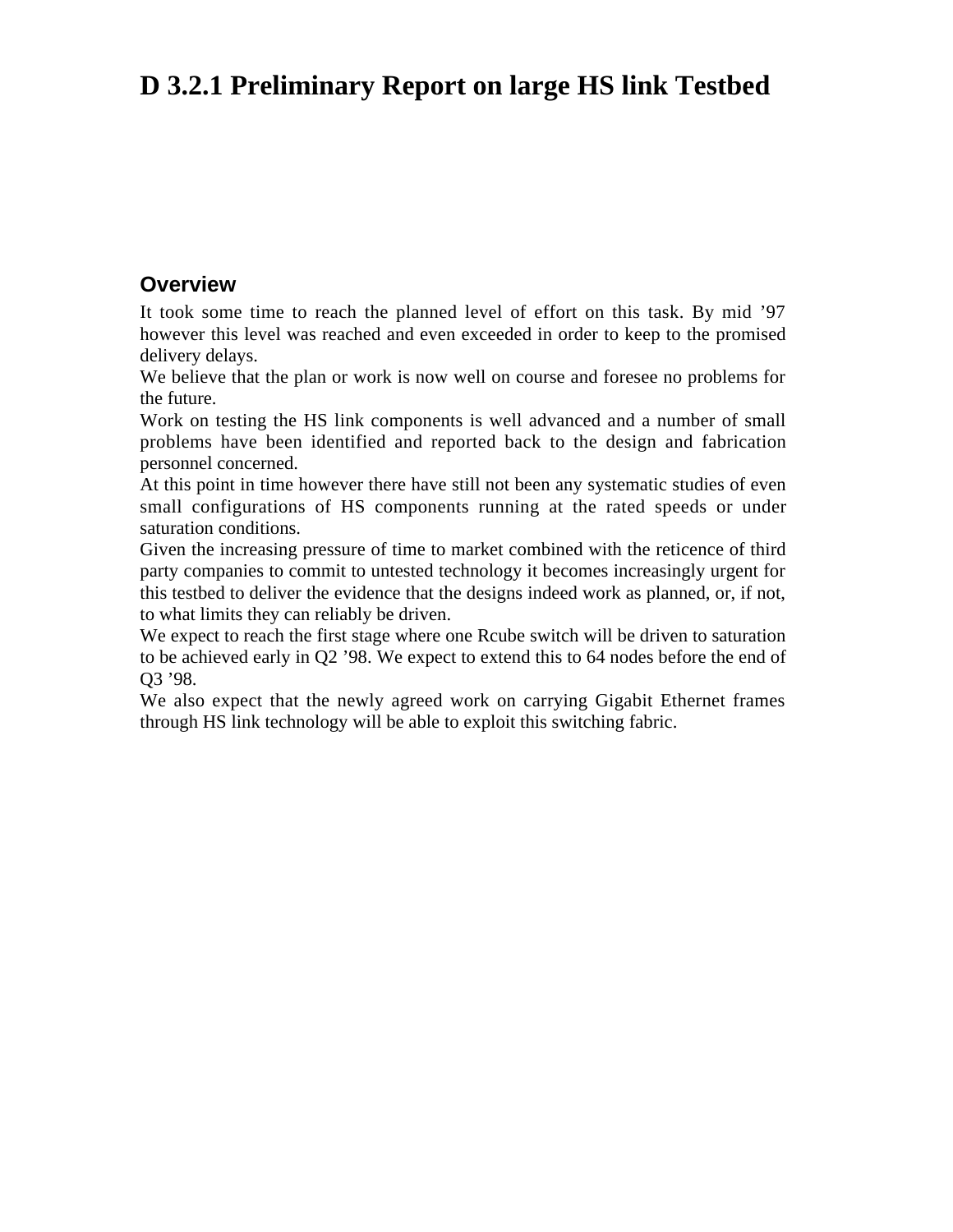### **D 3.2.1 Preliminary Report on large HS link Testbed**

### **Executive Overview**

It took some time to reach the planned level of effort on this task. By mid '97 however this level was reached and even exceeded in order to keep to the promised delivery delays.

We believe that the plan or work is now well on course and foresee no problems for the future.

Work on testing the HS link components is well advanced and a number of small problems have been identified and reported back to the design and fabrication personnel concerned.

At this point in time however there have still not been any systematic studies of even small configurations of HS components running at the rated speeds or under saturation conditions.

Given the increasing pressure of time to market combined with the reticence of third party companies to commit to untested technology it becomes increasingly urgent for this testbed to deliver the evidence that the designs indeed work as planned, or, if not, to what limits they can reliably be driven.

We expect to reach the first stage where one Rcube switch will be driven to saturation to be achieved early in Q2 '98. We expect to extend this to 64 nodes before the end of Q3 '98.

We also expect that the newly agreed work on carrying Gigabit Ethernet frames through HS link technology will be able to exploit this switching fabric.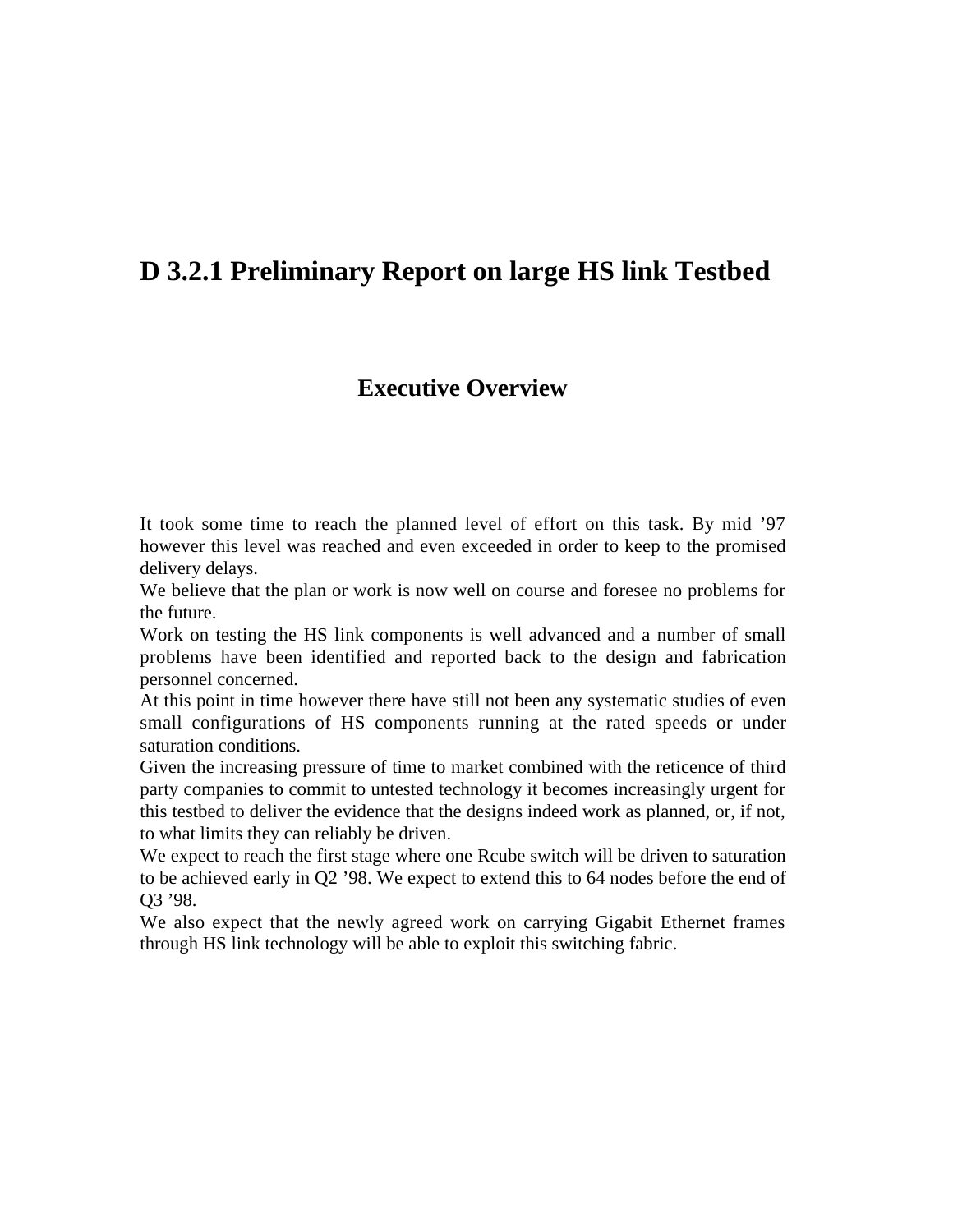### D 3.2.1 Preliminary Report on large HS link Testbed

| 1              |       |  |
|----------------|-------|--|
|                | 1.1   |  |
|                | 12    |  |
|                | 1.3   |  |
| $\overline{2}$ |       |  |
| 3              |       |  |
|                | 3.1   |  |
|                | 3.1.1 |  |
|                | 3.1.2 |  |
|                | 3.2   |  |
|                | 3.2.1 |  |
|                | 3.2.1 |  |
|                | 3.2.2 |  |
|                | 3.3   |  |
|                | 3.3.1 |  |
|                | 3.3.2 |  |
|                | 3.3.3 |  |
| $\Delta$       |       |  |
|                | 4.1   |  |
|                | 4.2   |  |
|                | 4.3   |  |
|                | 4.4   |  |
|                | 4.5   |  |
| 5              |       |  |
| 6              |       |  |
| 7              |       |  |
| 8              |       |  |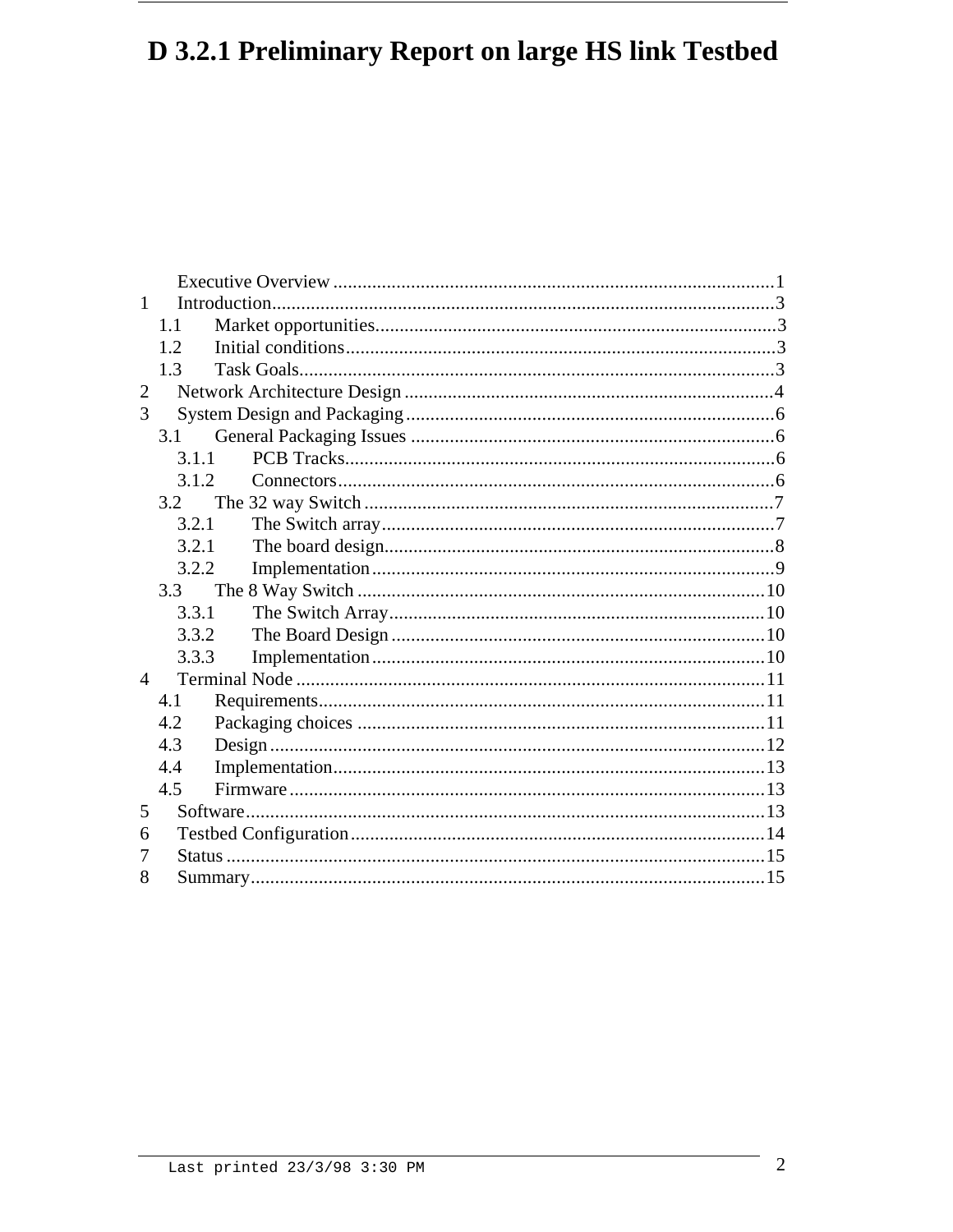#### **1 Introduction**

#### **1.1 Market opportunities.**

The market for HS link technology and the devices that employ it is perceived in three main areas:

- macrocell technology for embedding in third party silicon
- commodity interconnect through standard I/O busses
- embedded switching fabric carrying third party protocols

To achieve market take-up it is necessary to refine the available HS products by identifying and removing any low level problems at the chip or system level and to demonstrate that this has been achieved by successfully running a system comparable to the market requirements.

#### **1.2 Initial conditions**

As the Arches project began, the first HS link device, the BULLIT parallel to serial driver, had been in exploitation for a number of months and the RCUBE switch had yet to be delivered.

Exploitation of the Bullit had not been without difficulty and there were a number of pending questions about the set of conditions under which reliable operation could be sustained.

Work in this area had been undertaken in the closing months of the Macrame project with simple tests being done first between Bullit chips and then extended to include the Rcube once it had been delivered.

These tests showed up a number of small problems but none so severe that the goal of achieving a credible demonstration of the technology would be compromised.

One aspect of the work involves the study of the transmission of HS links across printed circuits and cables. Some work on this had been done at BULL and some work completed under MACRAME. These studies were continued in Arches within this task and will be reported on in a separate working paper.

#### **1.3 Task Goals**

The main thrust of this task is to develop and test a switching fabric that can be used for networks up to and in excess of 128 nodes. This represents the marketable dimension of switch capacity envisaged in the market for ATM, Fast and Gigabit ethernet, RAID arrays or networks of workstations.

The network system comprises both the switching fabric itself and the terminal nodes that will drive the network at its rated capacity.

This is shown schematically in Fig1. in which an array of data sources and sinks, known as terminals, communicate with each other across a switch fabric built from Rcube components. To obtain data on maximum system throughput and reliability the terminal nodes may drive their links at full speed and generate any number of worst case or best case traffic scenarios. To characterise the network for any given application the terminal nodes can also be programmed to generate the traffic which would be experienced for the application as specified by the user or customer.

The entire system is under computer control that initialises and monitors the system. The object of the study is to define and build such a network system, bring it to a state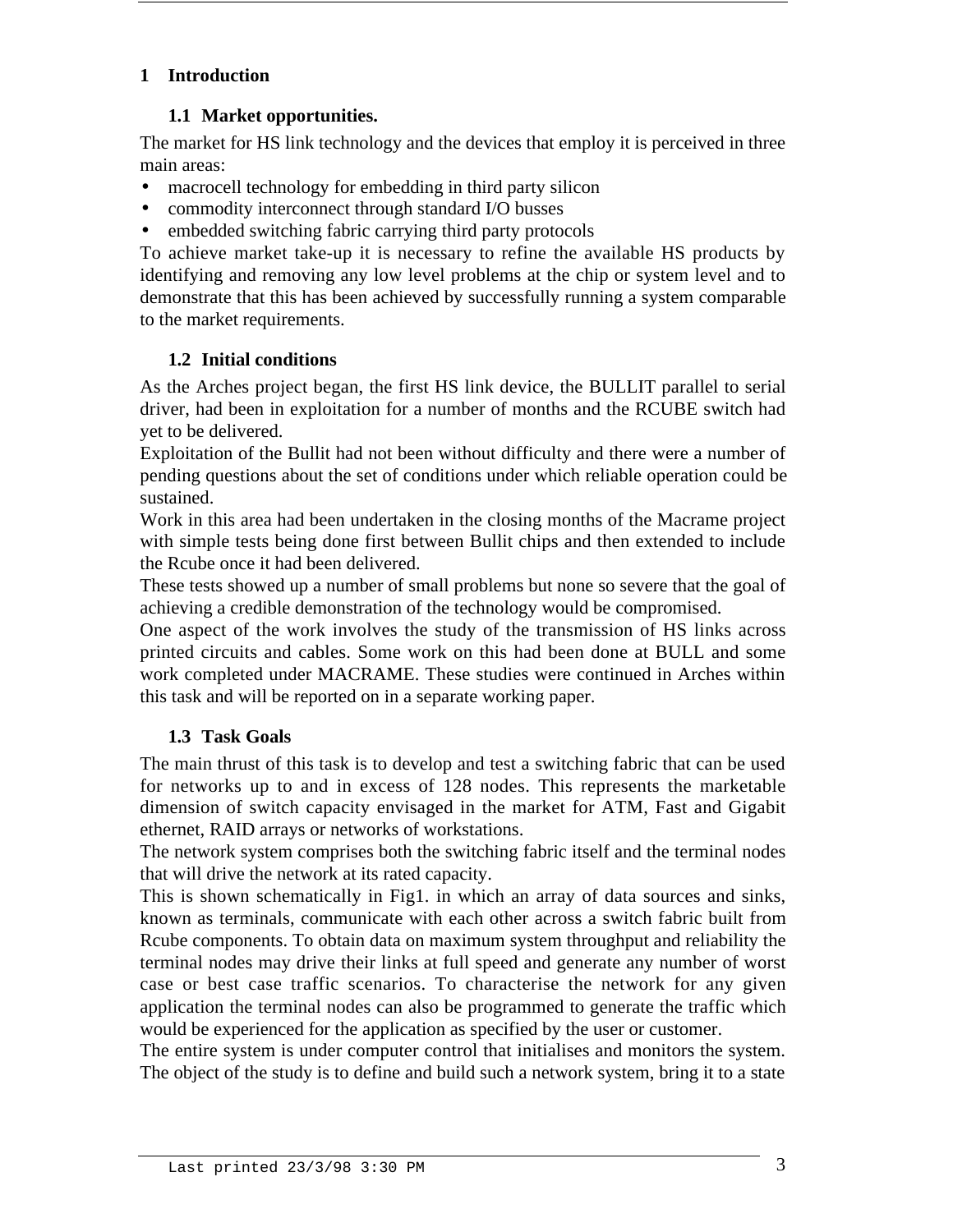of high reliability and performance and then characterise that performance for the traffic of choice.



Fig.1. Testbed structure

#### **2 Network Architecture Design**

Building on the work done in Macrame it was decided to favour the development of a switch fabric that exploited the dynamic routing and adaptability of the technology. While physically difficult to construct, the Clos network offers the best performance in terms of throughput and latency and the architecture is based on this topology. Nonetheless it is also desirable for smaller networks that the simpler grid, cube or hypercube topologies can be demonstrated so this need also has to be taken into account.

The RCUBE has a valency of only eight that results in a potentially high chip count for larger networks. This could result in either an unacceptably high number of cables or overly complex tracks on large printed circuit boards.

Simple observation is sufficient to see that the eight valent switch must be packaged into a higher valency 'building-block' if we are to avoid an exorbitant number of cables. The first packing option is a 16 way switch using four switches at the first level and two at the second as seen in Fig 2.



Fig.2. Sixteen valent three stage Clos

Building a larger network with this device is shown in Fig 3. Eight center stage switches  $(CS1: 8)$  and sixteen terminal stage switches  $(TS(1:16))$  are needed, a total of 24 modules or 24\*6= 144 Rcube devices. This design has the advantage of a single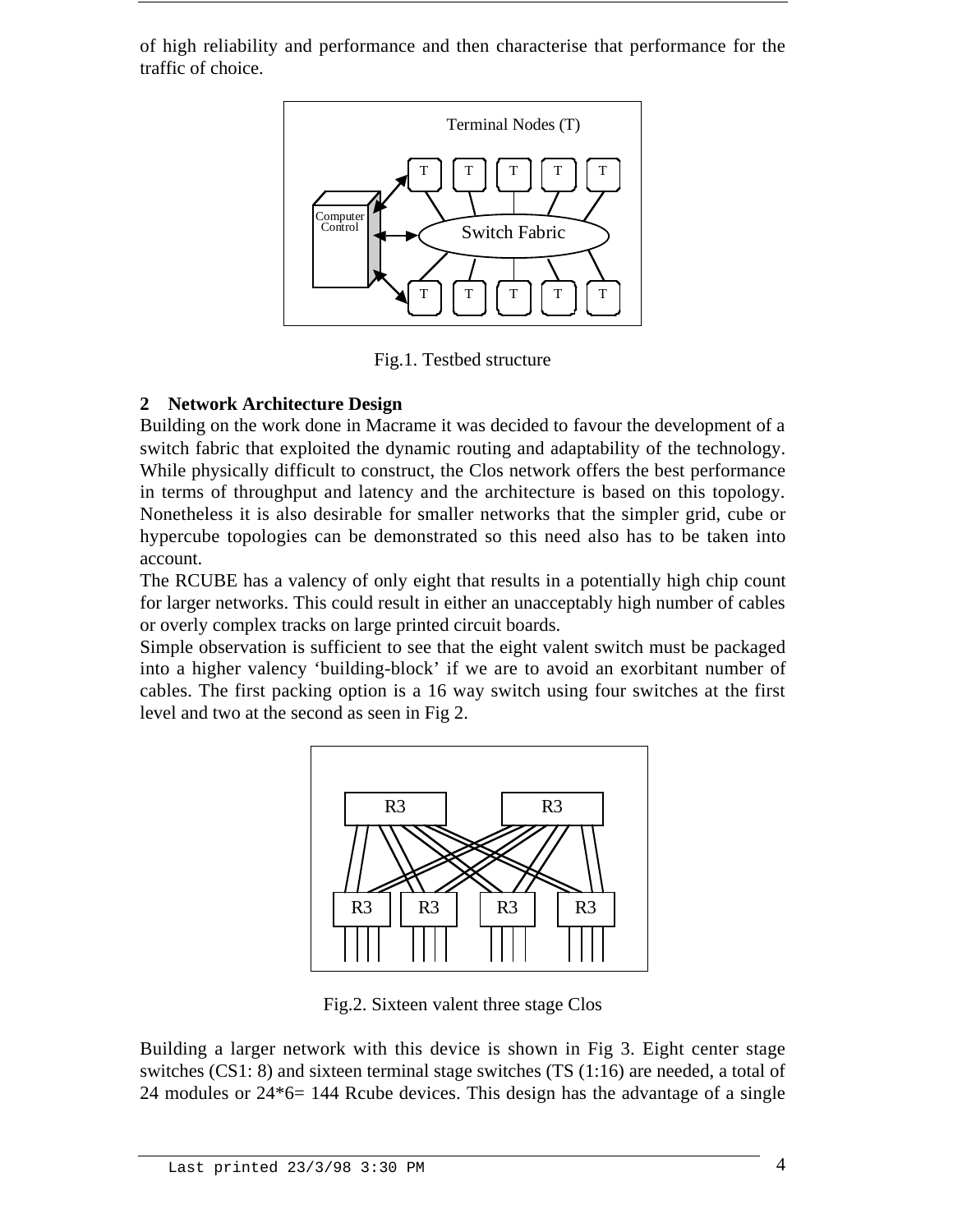module construction but the chip count is high and the support for non-Clos networks is limited. In addition each module is in itself a three stage Clos. That means that the worst case path across this network is now nine stages.



Fig 3. 128 Node switch based on 16 valent module

Adding to these problems was the issue of Rcube availability. A solution using less Rcubes was required in case the chip supply was too limited.

A topology was then studied in which the terminal stage was built from 32 single Rcube devices each having four links to terminals and four to the central switch fabric. This central fabric could then be considered as four planes of a 32 way switch as shown in Fig 4. A 32 way switch is just twice the chip count of the sixteen way switch. There are eight switches in the terminal layer and four in the center stage. It is still a three stage switch. The total chip count then is  $(4*12)+32=80$  Rcube switches and the worst case transit across the fabric is now only five stages.

This solution is attractive, not only because of the lower chip count but also because the use of single Rcube devices opens up the possibilities of building smaller non-Clos networks. Furthermore the development of a 32 way switch module opens up the possibility of reaching Clos topologies in excess of 128 nodes.

This topology and partitioning of functionality was thus was chosen as the network design for this project.



Fig 4. 128 Node switch based on 32 valent modules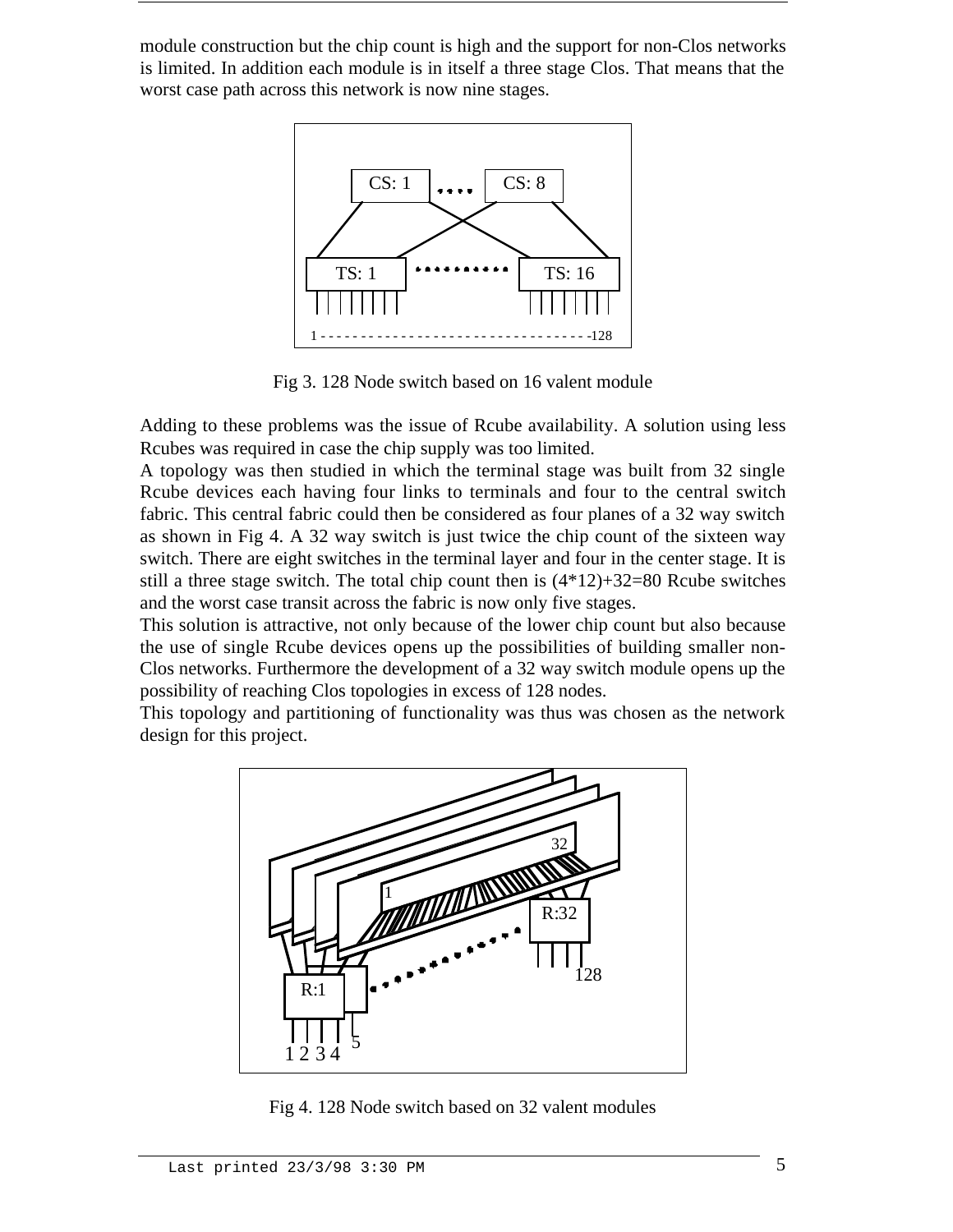#### **3 System Design and Packaging**

#### **3.1 General Packaging Issues**

Before committing to the design of multiple printed circuit boards supporting multiple components communicating at gigabaud rates a number of studies had been undertaken to asses the risks involved.

#### **3.1.1 PCB Tracks**

The work carried out on HS link transmission was still ongoing during the design phase but preliminary results showed that while prudence was required there was no need to be paranoid. In practical terms, that means that impedance controlled tracking on PCB's was obligatory but that the normal manufacturing tolerances of  $\pm 10\%$  was acceptable. There was no apparent need to impose exotic laminates to achieve superior tolerances.

The use of split power planes however is almost inevitable given the mixture of 3 volt and 5 volt devices. Care must be taken that no impedance-controlled tracks that reference such planes ever cross the split in the plane.

Studies on via's showed minimal effect on HS link signal profiles and are not therefore to be systematically avoided. Normal codes of practice can be applied.

#### **3.1.2 Connectors**

The choice of connector is perhaps more sensitive. Reports from Parsytec have indicated that under difficult environmental conditions in which errors were occurring, the choice of connector made a difference to the error rate. That does not necessarily mean that a connector is a source of problem, it might only indicate a second order effect once the operating envelope had already been exceeded. Nonetheless it poses a design issue. HS links have a standard proposed connector for which not even a prototype was available as the design cycle started. It offers the advantage of a slim (6mm) footprint with both the serial-in and serial–out lines housed in a single 'Siamese' co-axial cable. There is no reason to believe that the design or the implementation of the connector is in any way unsuitable for the job it is supposed to do but in the absence of proof it involves a degree of risk.

The worst case to plan for is in fact one of the major requirements of the test bench, that is, to identify any low-level problems that arise during system operation. Suppose that under normal operating conditions there occurs some rare, random bit error. How does one distinguish if this is due to the cable, the connector, the track or the device? Given that the desire is to award the device a 'clean bill of health' the only way to achieve that is to have the highest standard of assured quality for all the intermediate connectivity.

For this reason the choice was made to use industry standard 50 ohm high frequency connectors. The appropriate series are available in screw fitting (SMA) or push-fit (SMB). We chose the push fit because these connectors have a much larger footprint than the HS link connector does and the screw fitting just make it worse. The added advantage is that these are the same connectors as used by Parsytec (and for the same reasons) which makes performance comparison easier to achieve.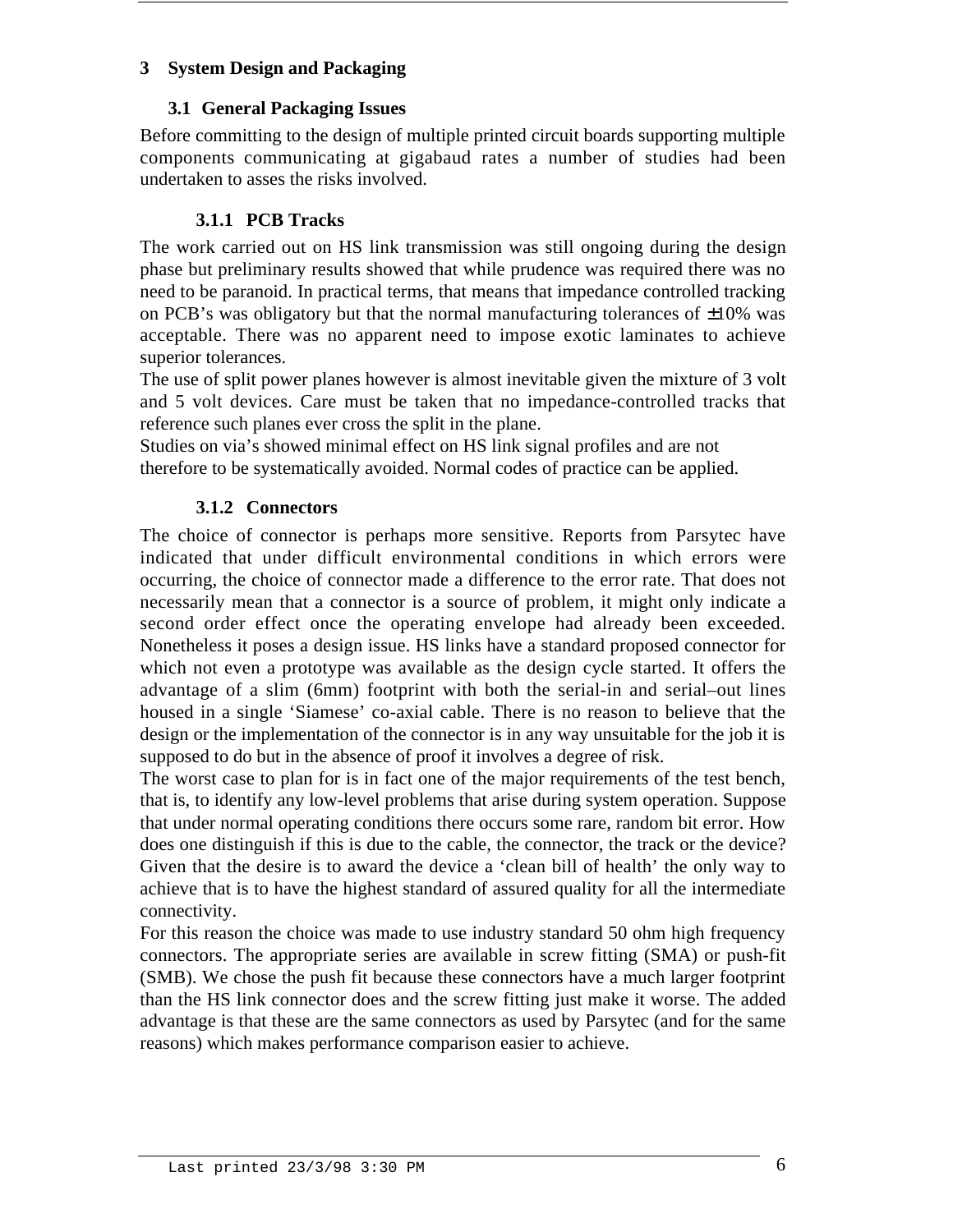#### **3.2 The 32 way Switch**

#### **3.2.1 The Switch array**

The decision to design in a 32 way switch raised two main problems.

The first is how to bring 64 HS link coaxial connectors to a front panel without some complex PCB to front panel cable harness yet at the same time with a spacing sufficient to actually insert and extract the cables. This was solved by adopting the form factor of the 19" rack enclosure that has almost enough front panel space to accept 64 standard SMA style connectors. The shortfall is made up by alternating the connectors between the component-side and solder-side of the board. This trick allows the center to center distance to be violated and at the same time gives enough room to insert and extract the cables.

The second problem is how to cope with the high level of HS link interconnects on the PCB. There are 32 internal links to be routed which means 64 impedance controlled tracks that by definition have to cross over each other since each center stage switch must connect to every terminal stage switch.

The solution to this is not without risk. A board stack was developed as shown in Fig. 5 in which five dimensionally controlled wiring layers have been provided. The top layer for microstrip lines and L3, 4,6 and 7 are for striplines. Providing enough reference planes to allow this, plus the requirement for both 3 volt and 5 volt planes results in a 10 layer board.

The top layer can only really be used for the short runs to the connectors. The chip to chip connections, which are much longer and complex are routed in the four inner layers.

The risk is that in spite of all the studies on PCB layout effects, the long lengths  $(\sim 35)$ cms) involved and the potential for cross talk between adjacent HS lines or between HS and TTL lines on the same layer somehow crosses the threshold for secure operation.

This is an acceptable level of risk in this pre-market research however. It does not seem likely that routing complexity in excess of this would be probable in a commercial product. If the board functions, then future products can be specified with this in mind. If it fails then the limits to complexity are also understood.

| $0.2$ mm | FR4     | Top<br>Gnd       |
|----------|---------|------------------|
| $0.2$ mm | Prepreg | L <sub>3</sub>   |
| $0.3$ mm | FR4     |                  |
| $0.2$ mm | Prepreg | L4<br><b>VCC</b> |
| $0.2$ mm | FR4     | L6               |
| $0.3$ mm | Prepreg | L7               |
| $0.2$ mm | FR4     | Gnd              |
| $0.2$ mm | Prepreg | 3v3              |
| $0.3$ mm | FR4     | <b>B</b> ot      |

Fig 5. 32 way switch PCB stack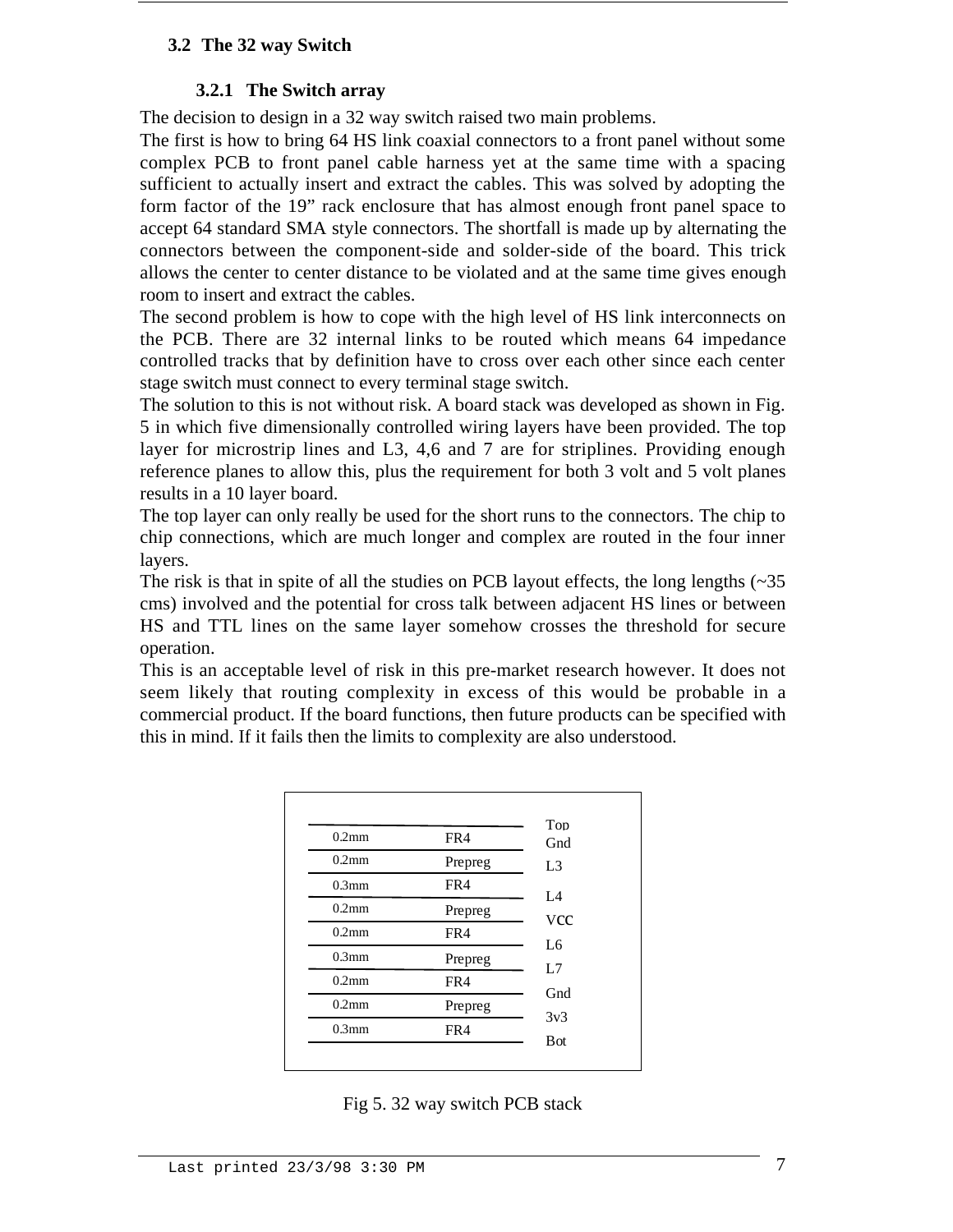Fig 6 shows the five controlled impedance layers superimposed on each other. Only the HS links are shown for clarity.



Fig 6. HS link PCB interconnections

The square features are the Rcube footprints. The structures at the bottom of the plot are the connectors on the component side. The gap between each visible one is occupied by a connector on the solder side.

Note that the tracks have all been rounded to reduce to a minimum the effect of reflections at points of inflection.

#### **3.2.1 The board design**

Having defined the switch array this then requires a control and monitoring structure. Consideration had to be given to the control network that is used to initialise and monitor devices that are physically separated on different boards. Much work had been done on this subject under the Macrame project using DS links as the serial technology of choice. Using DS links and the associated STC104 switch chip means that the control network could be built in the easily managed star fan-out topology. It also offered the major advantage of a stable hardware and software system, which could be invaluable, when the inevitable system debugging phase caused problems. On the other hand the component supply was unstable and for future marketable products it was unlikely to be an option. It was decided that the security of a known test network overrides any commercial concerns (which were not a part of this task) and steps were taken to ensure the necessary chip supplies. As an extra insurance we also included in the design a simple RS232 chain that could be used by any party willing to write the drivers for it. Here, at least, chip technology was no longer a problem.

The block diagram in Fig 7 shows the two DS link drivers and the backup RS232 links both of which could be employed in either a star or a serial control link topology. The T8 transputer initialises and monitors the Clos network of 12 Rcube switches. It also runs the control link software that handles the message passing on the control links.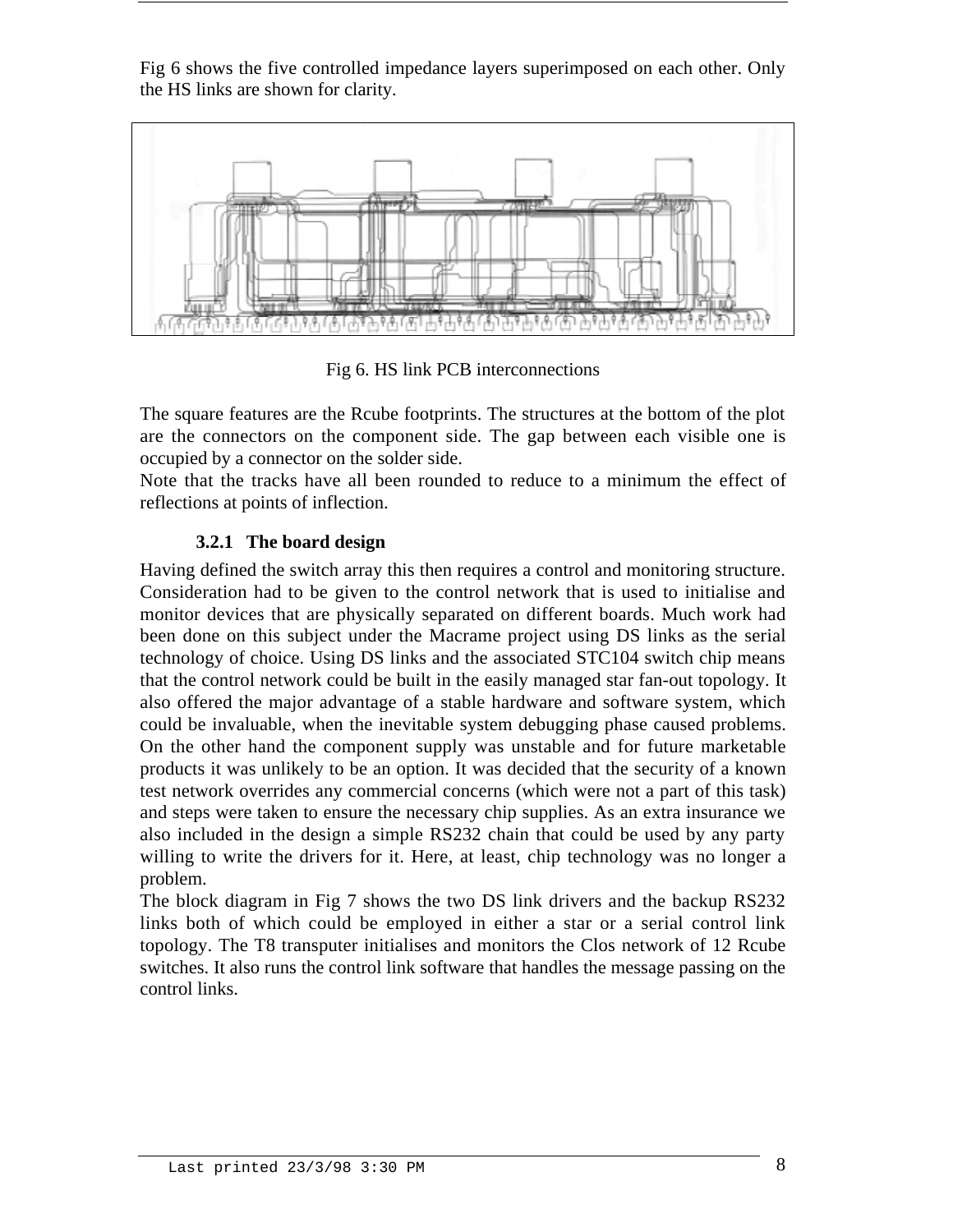

Fig 7. 32 way switch block diagram

#### **3.2.2 Implementation**

The layout of the board is shown in Fig.8.



Fig 8. 32 way switch printed circuit layout

The array of eight terminal stage Rcubes and the four center stage Rcubes can clearly be seen. The controlling processor and its memory occupy the upper left corner while the control link I.O options occupy the upper right corner.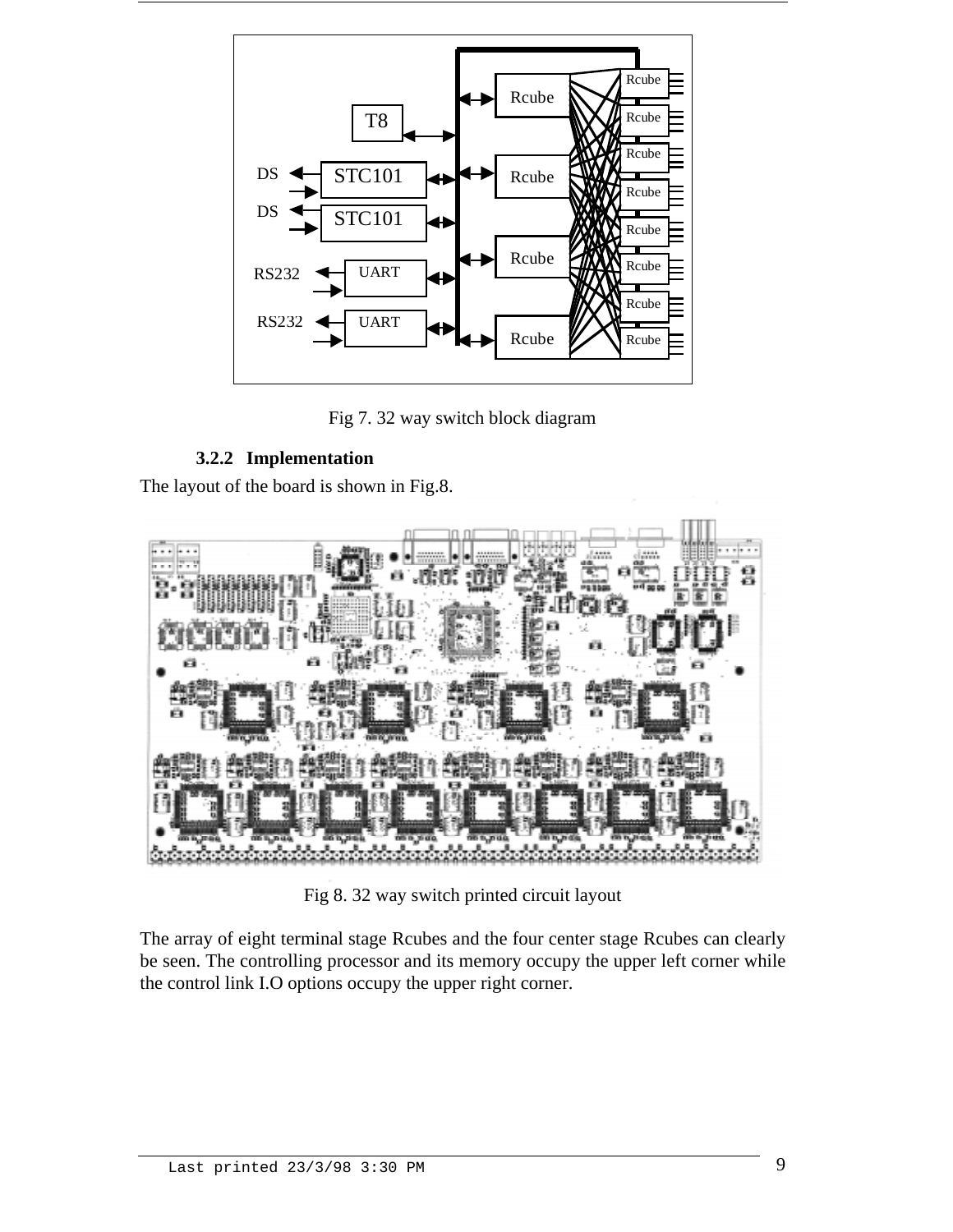#### **3.3 The 8 Way Switch**

#### **3.3.1 The Switch Array**

Having determined the housing for the complex case, the 8 way switch housing was chosen to be the same as for the 32 way switch. Since the packing limit comes from the number of front panel connectors this sets the Rcube count per housing to four. This board is much simpler to handle from the point of view of controlled impedance tracking since the only HS link tracks are short stubs that go from the Rcube pins directly to the front panel connectors.It was built in an eight layer PCB.

#### **3.3.2 The Board Design**

The previous control architecture has been simply repeated here. Visible in the block diagram in Fig.9 are the alternate DS links or RS232 links for use either in a daisy chain in a star control topology. All of the HS links of each Rcube are brought out directly to the front panel.



Fig 9. Four 8 way switch block diagram

#### **3.3.3 Implementation**

Fig 10 shows a photograph of the prototype board. The four Rcubes are clearly



Fig 10. Four 8 way switch photograph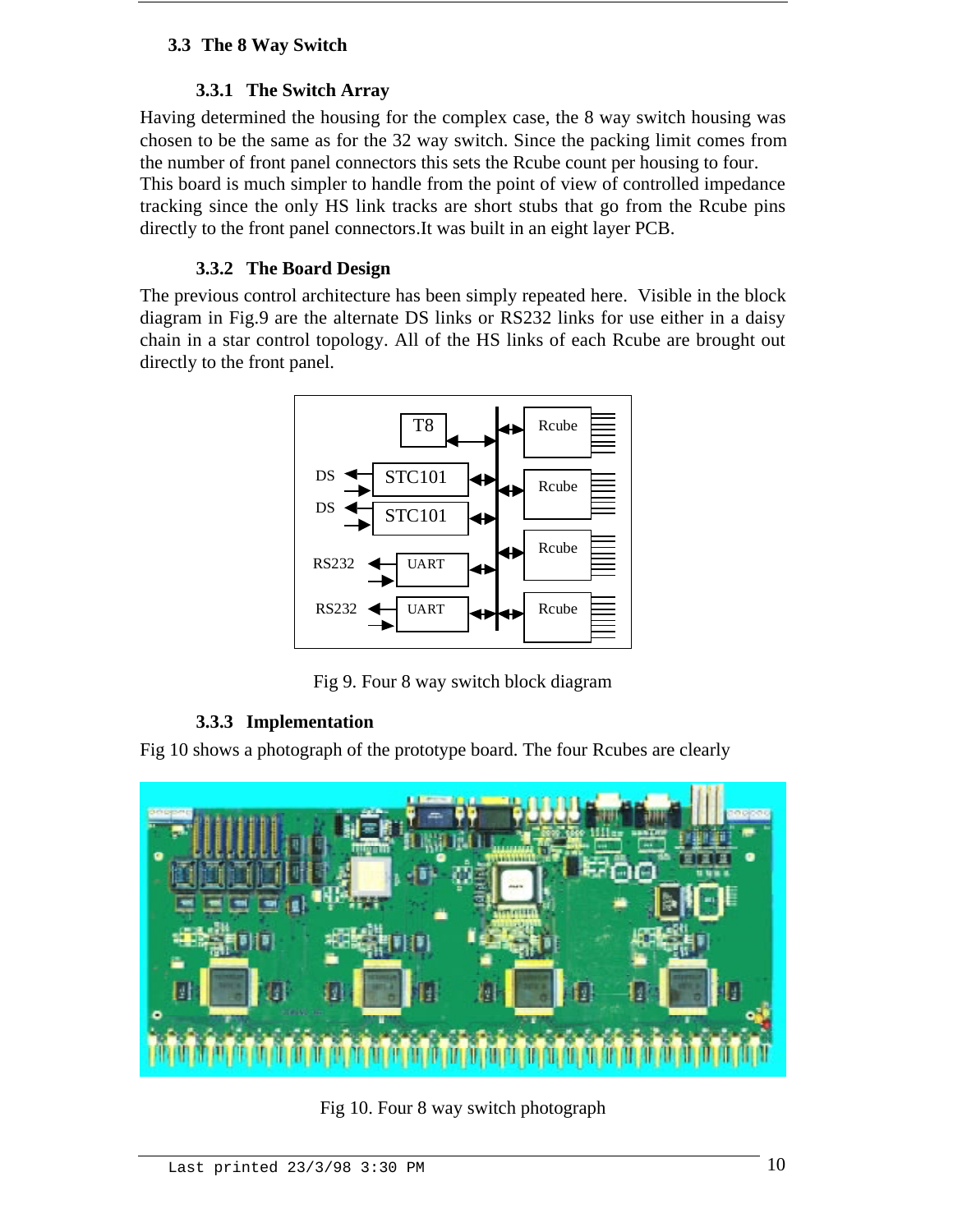distinguishable and feed the array of 64 connectors along the lower edge of the board. The controlling processor and its memory occupy the upper left corner while the control link I.O options occupy the upper right corner.

#### **4 Terminal Node**

#### **4.1 Requirements**

A terminal test node had to be designed that would not only be capable of saturating the switch fabric with traffic patterns of any given choice but also be capable of running more complex transactions. In the Macrame project there were two types of terminal node developed to meet cost restrictions. Most of the terminals were very cheap and very simple traffic 'push' generators. A few terminal nodes were also equipped, at greater cost, with individual processors that were capable not only of the data 'push' functions but could also execute simple message passing protocols. The lesson learned in that study, is that both functions are required for all the terminal nodes once the focus is on the user applications. In addition, this Arches switch fabric will finally be built with only up to 64 nodes and the economy of scale in having two different terminal node design types is no longer attainable. One single design will have to suffice for the whole range of functionality.

#### **4.2 Packaging choices**

Designing in a processor per node is an expensive exercise in terms of board space, component cost and software development time. It is also highly redundant since the response time for the more complex protocols is not so critical. This leads us to the possibility of supporting two or more nodes from a single processor over a bus. VME bus is too slow, especially for single transactions whereas PCI bus has the needed bandwidth to support several devices. PCI bus is available in four main configurations:

- On a motherboard connected between chips
- 4 to 5 slots on a back-plane in a commodity PC
- 12 to 16 slots on a back-plane in an industrial PC
- 8 to 16 slots in CompactPCI

The first option requires the design and implementation of a user-specified processor which is both risky and costly. The industrial PC option is also costly and it is not clear that all slots could be effectively used since each link would only have one sixteenth of the bandwidth and response time available. The same argument applies to CompactPCI both in terms of cost and resources. This leaves the commodity PC solution.

This solution has several implications:

- the software work done in task 3.1 to support PCI devices under Linux can be reused to support the HS link terminal nodes.
- commodity PC's come with a well understood and cheap interconnect system, ethernet.
- The number of slots could be seen to be a limitation unless more than one link can be housed per slot.

Housing more than one link per PCI board faces two restrictions. One is the space available on the rear panel and the other is the space available on the board itself. The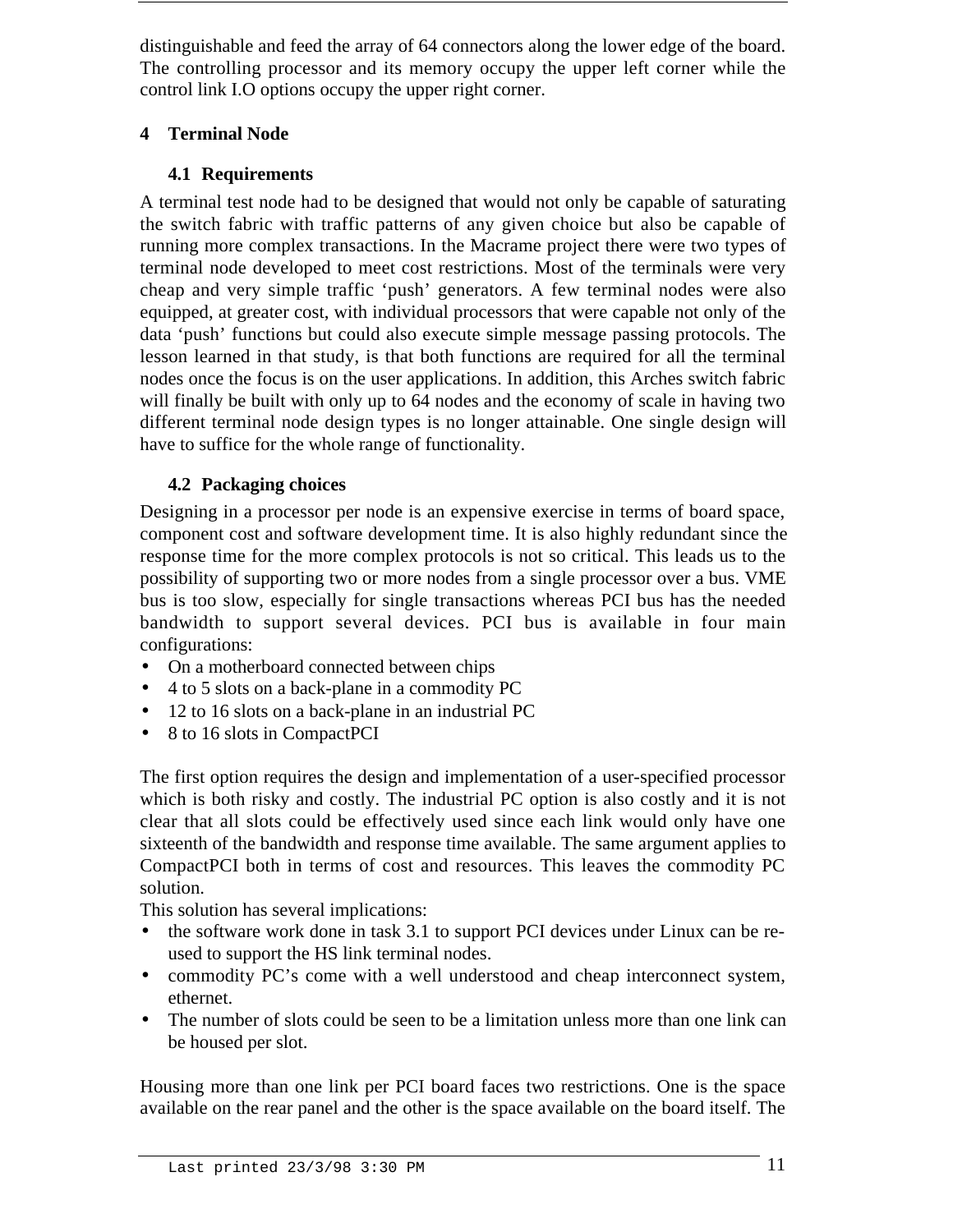panel space sets an upper limit of two links due to the fact that there are less than 7 cms. useful space available. The board format standard allows for any variant from the short form PCI of  $\sim (10*16)$  cms to the full long form of  $\sim (10*30)$  cms. In practice however boards are restricted to under  $(10*18)$  cms. due to the encumbered motherboards that have heat-sinks, memory sockets or other devices that conflict with the needs of the long form PCI boards.

#### **4.3 Design**

Fitting two nodes per PCI board required careful selection of components and attention to detail in setting out the floor-plan. The block diagram of the terminal node is shown in Fig 11.



Fig 11. Block Diagram of the PCI HS-link Interface

A PCI interface chip provides for user DMA, mailboxes, interrupts and bus interfacing. Glue logic implemented in a FPGA handles the multiplexing of this interface between two HS-link channels. Each channel handles a HS-link Bullit interface. State machines to read or write the Bullit input and output FIFOs are implemented in the Control FPGA. The HS-link packets can be transported to or from the PCI bus directly thus fulfilling the processor to processor communication requirements.

Each Control FPGA has access to two memory banks: one for the transmitted data and one for the received data. To exercise the links at full bandwidth, data packet descriptors are stored in the transmit memory. These descriptors contain the packet destination address, its length and its required time of dispatch. These variables are sufficient to fully define the traffic profile that will traverse the switching network.

State machines in the Control FPGA interpret these descriptors and transmit the required packet as requested. Packets are time-stamped on reception, their delays calculated and the results stored in the reception memory that is regularly read out by a control processor across the PCI bus.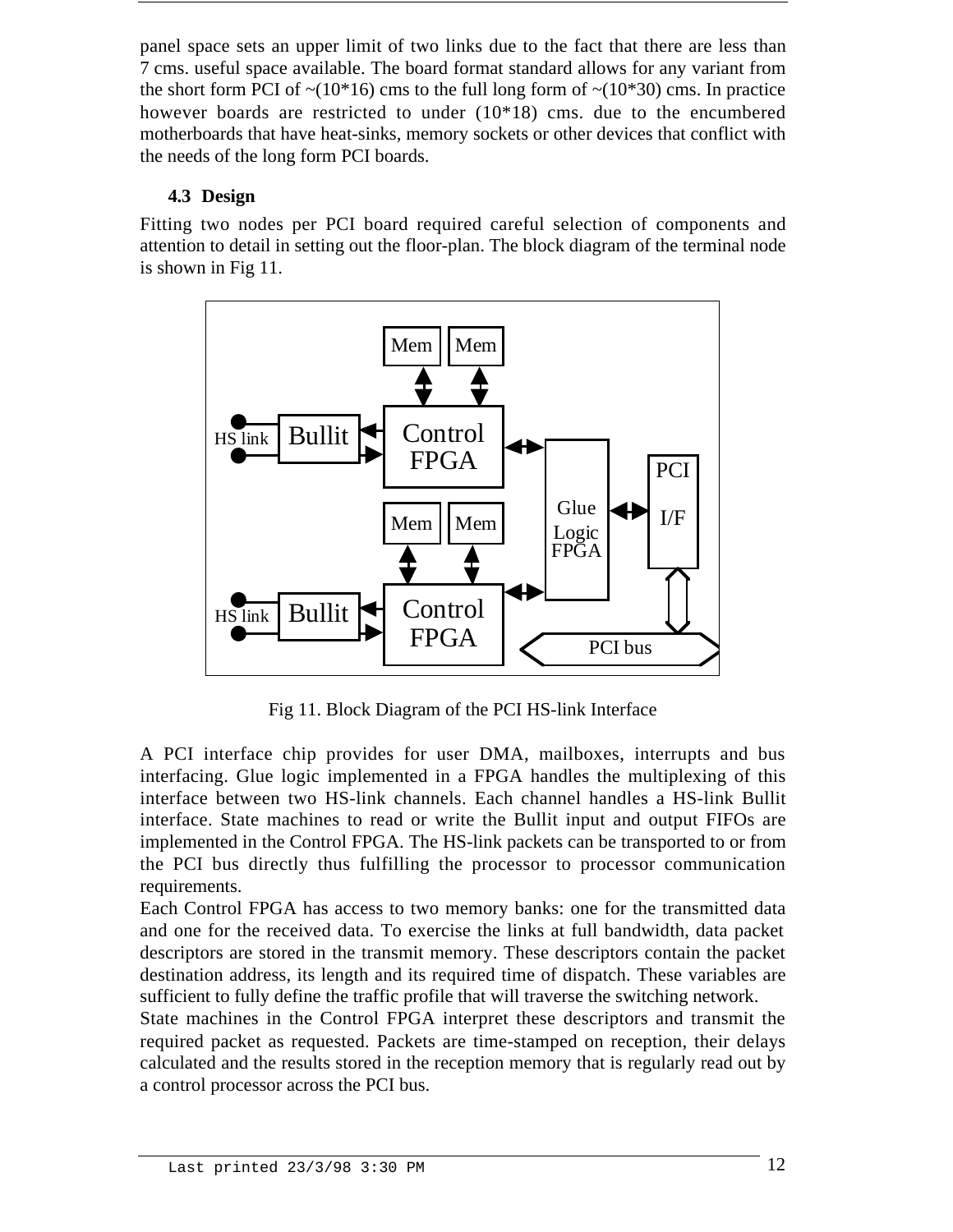#### **4.4 Implementation**

Fig. 12 shows a photograph of the prototype board.



Fig. 12. Photograph of the PCI HS-link Interface

#### **4.5 Firmware**

Much of the functionality of the terminal node is implemented in firmware in both the Control FPGAs and the glue logic FPGA.

In addition to the two main functions of generating traffic and implementing a direct interface between HS packets and the PCI bus, there is also the test and debug functionality to be supported.

Firmware has been written in AHDL to access and verify the functionality of the Bullit chips, the memory chips and the intermediate connectivity.

A simple packet level interface engine has also been implemented. A Linux application has been written that uses this engine to send data out of one link and return it through the other.

The transfer engines to read packet descriptors in the memory and then both generate and consume the traffic so described, are under development.

#### **5 Software**

Software has been developed to allow the exploitation of the testbed. This software is divided into three areas:

- overall system control.
- node control.
- network control

The system controller is responsible for ensuring the correct start up and inter-

operation of the nodes and network. It provides the node control software with the traffic profile information and provides the network control software with the network configuration. At any time the system controller can also request results from the node software.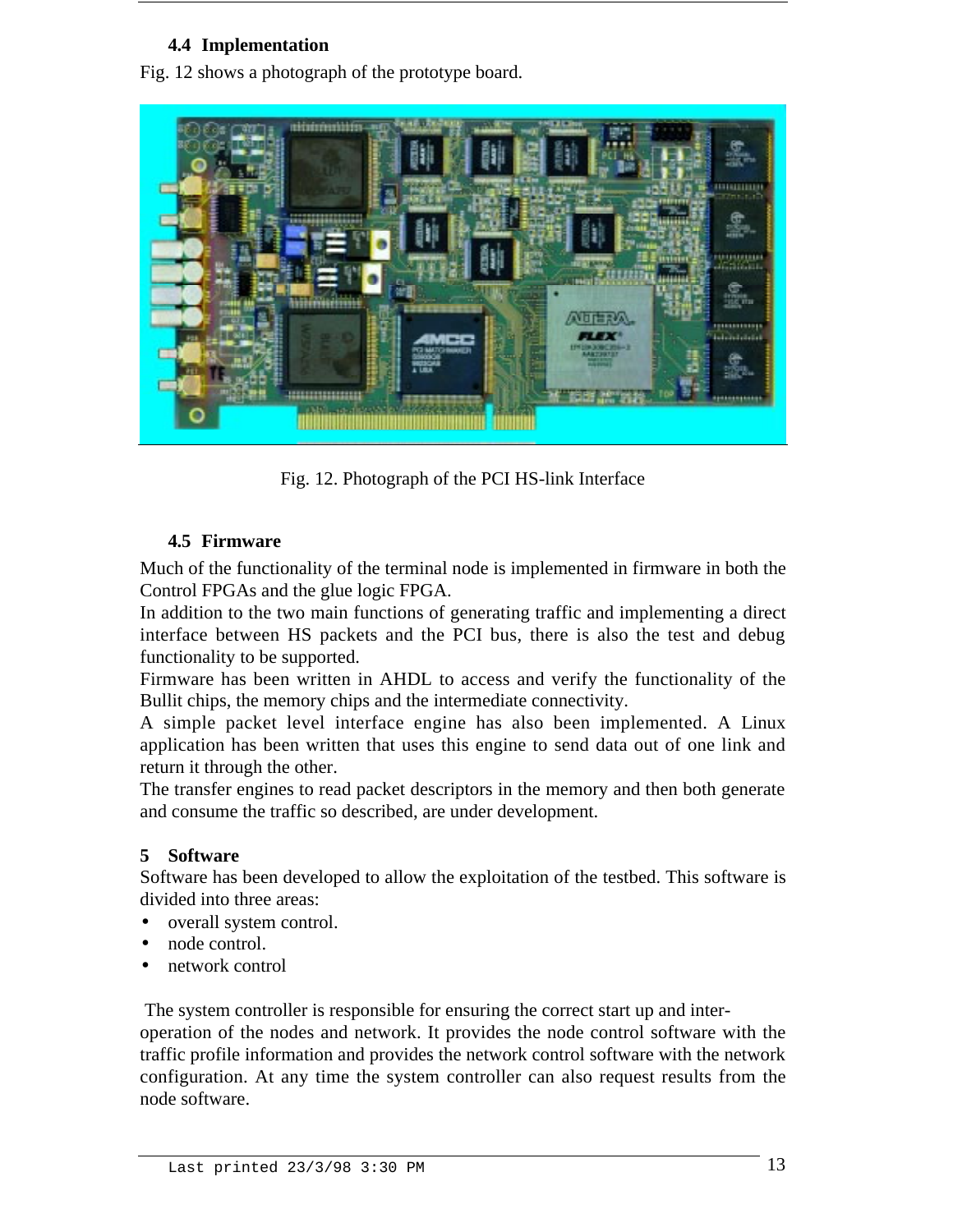The node software configures the PCI-HS boards, loads each link's traffic profile, starts the Bullit links and instructs the board to start transmission when a hardware trigger is received. When the network is running it checks to ensure the correct nodes are active and when requested reports results to the system controller. The results consist of transmit/receive rates and latency histograms. Access between the node software and the system controller is provided by TCP/IP over Ethernet.

The network control software is used by the system controller to access the Rcube switches. On receiving the relevant command it will reset, configure or access the status of the switches. The software uses a Network Description Language (NDL) to describe the configuration of the switches, which has been extended to support the Rcube device. This allows the network control software to support mixed HS and DS networks. The Rcube devices are accessed via a dedicated DS link control network using a PCI to DS link interface card.

#### **6 Testbed Configuration**

The current project foresees the construction of a 64 node testbed. Using the modules described above this will be achieved by using two 32 way switches as the central stage and 16 of the 8 way switches as the terminal stage as shown in Fig 13. Each 8 way switch has two links to each of the center stage modules and one link to a terminal node.



Fig. 13. 64 Node testbed structure

This results in the mechanical arrangement shown in Fig. 14. There are four 19" 'pizza' boxes each housing four 8 way switches and two 19" 'pizza' boxes housing the 32 way switch mounted above them. To the left are the eight PCI bus housings